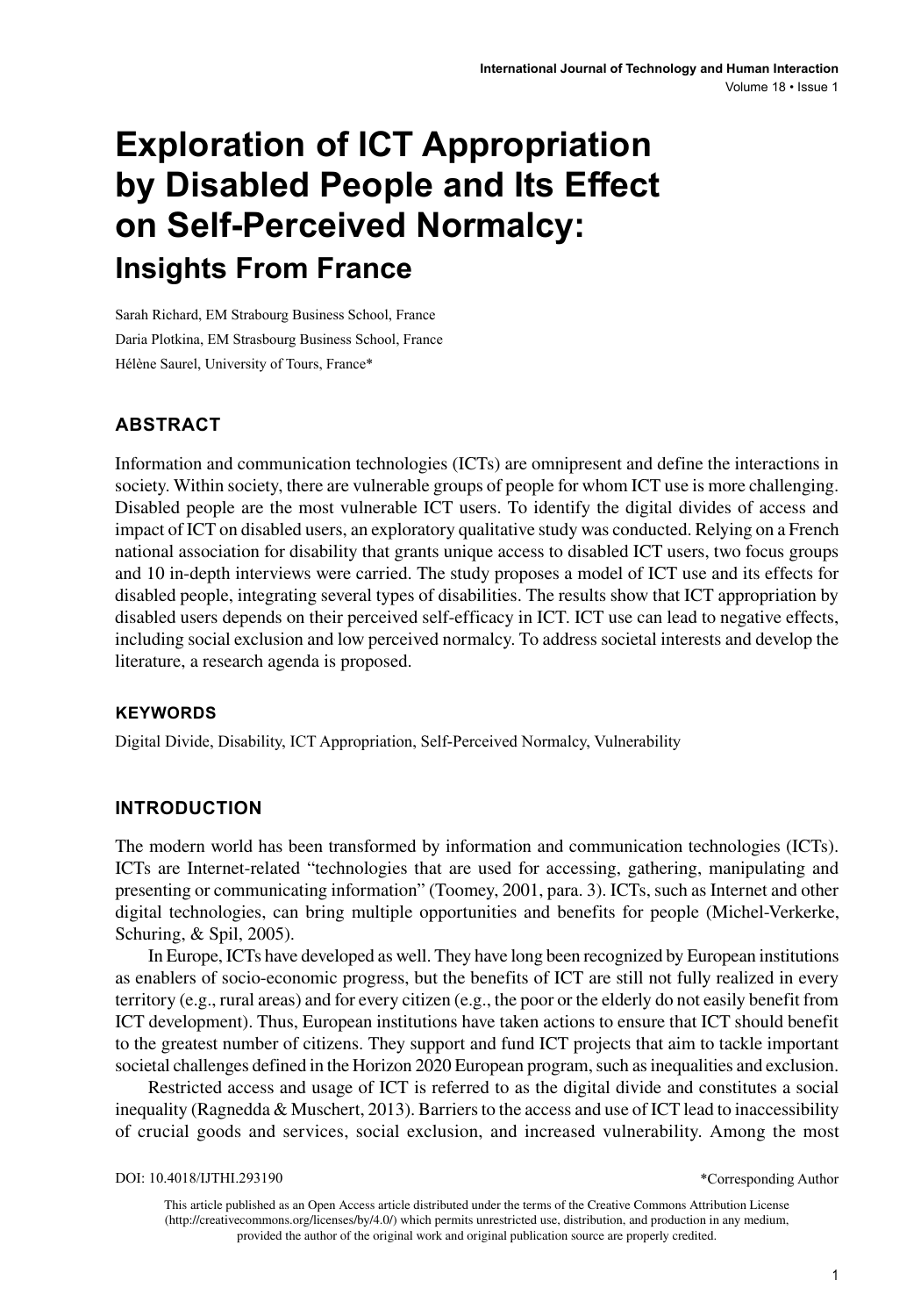vulnerable with regard to the digital divide are disabled people (Doh & Stough, 2010). According to the Convention on the Right of Persons with Disabilities (CRPD), disabled people are "those who have long-term physical, mental, cognitive or sensory impairments which in interaction with various barriers may hinder their full and effective participation in society on an equal basis with others" (Art. 1, CRPD). More than 42 million European citizens are affected by a disability (Grammenos, 2018).

Indeed, ICT appropriation by disabled people is a major and growing issue (Chadwick, Quinn & Fullwood, 2016; Yu, Goggin, Fisher & Li, 2019). However, in spite of all legal actions that have been taken to ensure technology accessibility to disabled people, national statistics in some European countries show that disabled people use less ICT than non-disabled people. In European countries, only 52.2% of disabled people have home access to the Internet, compared to 73.6% for non-disabled adults (Scholz, Yalcin, & Priestley, 2017). Academic results have also confirmed that disabled people use less ICT than non-disabled people due to a lack of skills in ICT usage and to a lack of Internet access and equipment (Doh & Stough, 2010). As a consequence, disabled people might feel excluded from society and experience a reduced self-perception of normalcy (Baker, 2006).

Several gaps have been identified in the literature. First, existing ICT literature offers general frameworks on ICT appropriation that study ICT access and usage (van Deursen & van Dijk, 2015). However, few works apply these frameworks to disabled users (Doh & Stough, 2010). Disabled users might have specific ICT user experiences. Second, while existing frameworks focus on ICT access and usage (van Deursen & van Dijk, 2015), few studies have examined the consequences of disabled people ICT appropriation (Blank & Groselj, 2014). Third, existing findings on the topic are contradictory, showing both positive and negative outcomes (Darcy, Yerbury & Maxwell, 2019; Elms & Tinson, 2012; Kaufman-Scarborough & Childers, 2009). Therefore, it is necessary to clarify and enrich the outcomes of ICT appropriation by disabled people, considering concepts such as selfperceived normalcy (Baker, 2006). The normalcy concept was initially analyzed in the consumption context (Elms & Tinson, 2012) but could be expanded, as disabled people seek normalcy through their consumption and their daily activities. Therefore, it is important to discover the impact of ICT appropriation on self-perceived normalcy. Finally, it is important to note that to offer meaningful contributions, researchers should not focus on highly specific populations (e.g., people with visual impairment only): they should adopt a broader scope and study several types of disabilities (Childers & Kaufman-Scarborough, 2009).

Therefore, this study addresses the aforementioned research gaps by examining ICT appropriation by disabled people and investigating its outcomes, especially in terms of self-perceived normalcy. To address this question, an explorative qualitative study based on two focus groups and 10 semi-structured interviews with ICT users with various disabilities was conducted. Thus, this work contributes to the literature in three important ways. First, this paper shows that an existing framework on ICT usage can be applied to disabled users but should be subsequently enriched. Second, it specifically integrates in the framework the consequences of ICT usage and analyzes them in terms of perceived normalcy. Finally, this research studies multiple types of disabilities to offer a valuable framework and a research agenda on ICT appropriation and consequences for disabled people in general.

#### **THEORETICAL BACKGROUND**

#### **Disabled People and the Digital Divide**

The digital divide is defined as the unequal access and usage of ICT worldwide (Eke, 2011). In the least-developed countries, the lack of physical access (insufficient network coverage) and material access are the primary factors that create the digital divide. The challenges of affordability and the lack of digital skills in these countries also contribute to the digital divide (Aikins, 2019). Nevertheless, while a common opinion is that the digital divide is entirely solved when a country's Internet connection rate reaches saturation, recent works proved that the digital divide still exists